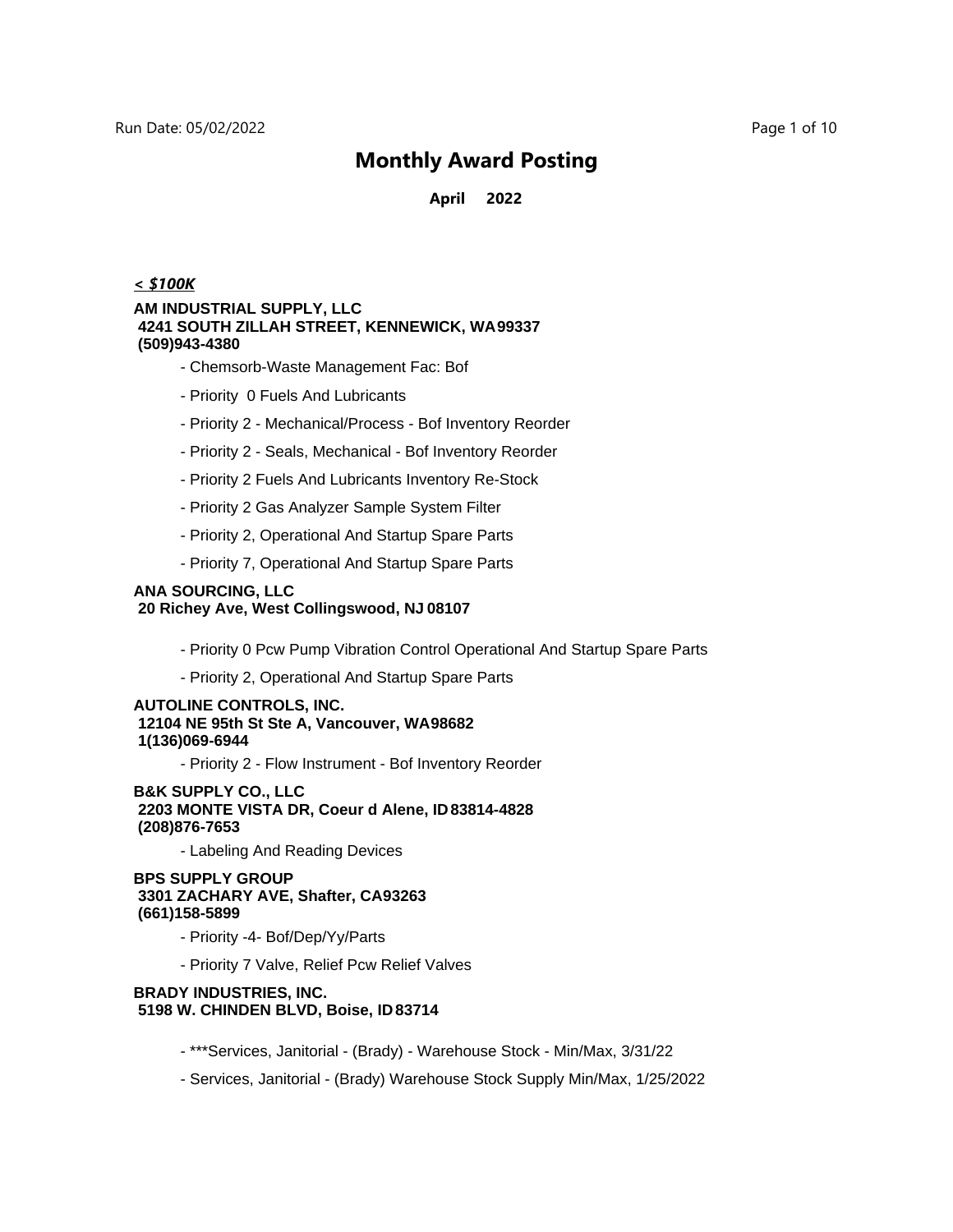**April 2022**

#### **CAROLINA FABRICATORS, INC. 3831 HIGHWAY 321, WEST COLUMBIA, SC 29172 (803)379-7944**

- Priority-1, Bof Pcw, 24590-Dcp-Peng-22-0019, Carbon Steel Weldolet

#### **COLEMAN OIL COMPANY 335 MILL RD, LEWISTON, ID 83501 (208)879-7992**

- Bulk Chevron Oil

**Columbia Rigging (USE 932133903) 802 Maitland St, Pasco, WA 99301 (509)954-5454**

- \*\*Oem Part Equipment - Breaker Lifting Yokes

**CONCRETE SPECIAL TIES 6820 West Clearwater Ave., Kennewick, WA 99336 (509)973-7360**

- \*\*\*Small Operating Tools Maintenance Vacuum/Consumables, 4/5/2022
- Weathertech Floor Mats G43-3710s

#### **EDGE CONSTRUCTION SUPPLY 812 East Mead Avenue, Yakima, WA 98903 (509)953-5359**

- Paint For Stencilling Order #2
- Priority 2, Operational And Startup Spare Parts
- Spray Paint For Oe Shop

#### **EDWARDS SUPPLY COMPANY, INC. 315 Oak Ridge Tpke, Oak Ridge, TN 37830 1(186)548-4831**

- Flow Indicatior Cowp-Wc-22-01680 And Cowp-Wc-22-01681 Fac: Law

- Priority 0 Lugs, Wire And Cable
- Priority 2 Chw-Chu-00001e Expansion Joints C-21-03352

#### **ENGINEERED PROCESS SYSTEMS, INC. PO Box 890, WOODINVILLE, WA 98072 (425)584-8448**

- Priority 1 Level Instrument Law Level Transmitter Spares

#### **FLUID CONTROLS AND COMPONENTS INC 3095 KINGSGATE WAY, Richland, WA99354**

- Priority 2 Valve Control Module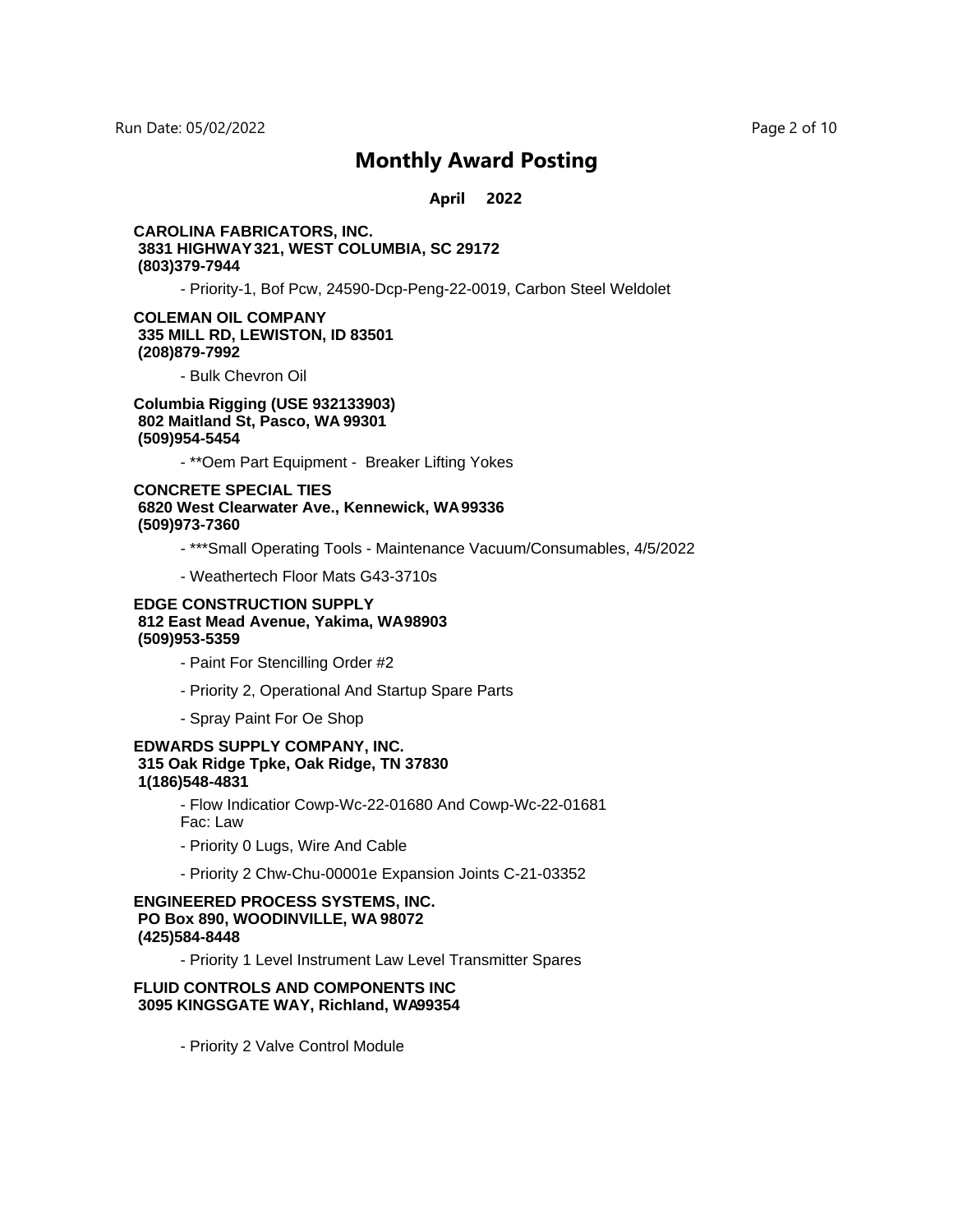**April 2022**

#### **FLUKE ELECTRONICS CORPORATION 1420 75TH ST SW, Everett, WA 98203**

- Calibration Of Fluke Dsx 5000 Kit 5

Fac: M&Te

- Priority 2 Calibration Services Analytical Instrument

#### **GEORGE L. WILSON AND CO., INC. A CLOSE CORPORATION 220 E GENERAL ROBINSON ST, Pittsburgh, PA 15212-5891 104123213217**

- Priority 4, Operational And Startup Spare Parts

**Harvhand And Associates, Inc 4212 Knollcrest Cir, Martinez, GEORGIA 30907 (706)686-8637**

- Technical Services For Dflaw Maintenance/Work Control/Schedule Meetings Support

#### **HITACHI ENERGY USA INC 901 Main Campus Drive, Raleigh, NC 27606**

- Esoms - Configuration, Training, & Maintenance

#### **HORIZON DISTRIBUTION, INC.** 811 SUMMITVIEW AVE, Yakima, WA98902-7203 **1(150)945-4533**

- Badge Holders With Pen Loop Key Ring And Heavy Duty Lanyard For Csw
- Expedite: Zoll Aed Plus Package, Cpr-D-Padz
- Nilfisk Advance Squeegee Blades
- Parker Fittings
- Priority 12a, Exchangers, Heat, Plate Type, Law 100%
- Priority -2- Bof/Fnj/Encl/Parts
- Safety Consumables Cold Weather Ppe, Min/Max, 1/12/2022
- Safety Consumables Full Face Respirators Identified Increased Need, 3/23/22
- Safety Consumables Gloves And Glasses, Min/Max, 4/4/22
- Safety Consumables Min/Max Items, 3/14/2022
- Safety Consumables Min/Max Items, 3/23/22
- Safety Consumables Min/Max Items, 4/4/22
- Safety Consumables Papr Min/Max Items, 3/9/22
- Services, Janitorial (Non-Brady) Warehouse Stock Supply Items, 4/7/2022
- Small Operating Tools Consumables Min/Max, 2/24/22
- Small Operating Tools Sds Orders, Min/Max, 3/14/2022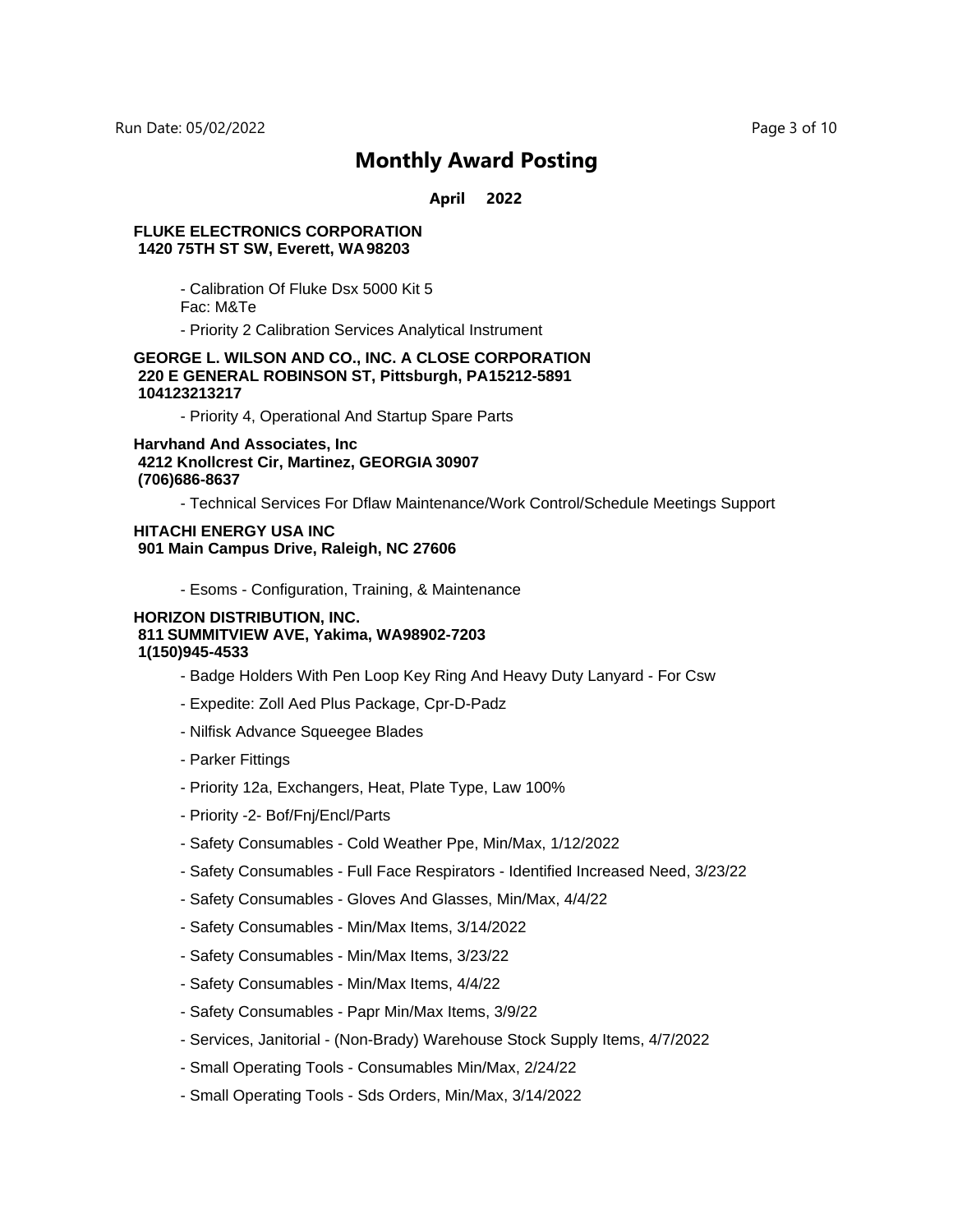#### **April 2022**

- Small Operating Tools Sds Orders, Min/Max, 4/4/2022
- Small Operating Tools, Miscellaneous Consumables Min/Max, 3/14/22
- Welding, Consumables Min/Max Items, 2/9/2022
- Western Spreader

#### **INDIAN EYES, LLC 2815 St. Andrews Loop, Ste B, Pasco, WA 99301 (509)954-5421**

- Genie Lift For Tower Crane Inspections

#### **KLB ENTERPRISES 6018 PAHRMANN PL NW, BREMERTON, WA 98311-7027**

- Club Car Parts
- Lawson Order
- New Heat Jackets For Emergency Eyewash Dispensers
- Priority 1 Law Room L-0202 Azz L3 Lighting Fixtures
- Priority 1 Valves And Assemblies Lead Time Reported As 8 Weeks
- Safety Consumables Min/Max Items 1/12/2022

#### **MALLORY SAFETY AND SUPPLY LLC 1040 INDUSTRIAL WAY, LONGVIEW, WA98632 (800)042-4266**

- Safety Consumables - Large V-Gard Hard Hats W/ Wtcc Logo, Min/Max, 3/23/22

#### **MCCALL INDUSTRIAL SUPPLY CO. LLC 6372 W CONTRACTORS ST, BOISE, ID 83709-4301 (208)867-6727**

- \*\*\* At Risk Procurement\*\*\* Valve, Air Vent Bof Pcw, Priority 1 Immediate

- Chemicals For Oe Shop
- Gwc Handwheel 24590-Cowp-Wc-21-05527

Fac:Law

- Materials For Fall-Protection Model Roof
- Priority 1 Thread Sealant Needed For Cowp-Wc-22-01680 And 22-01681
- Priority 2 Electrical Bof Inventory Reorder
- Priority 2 Operational And Startup Spare Parts Bof Inventory Reorder
- Priority 2 Valve, Relief Reorder / Cowp-Wc-22-02311
- Priority 2 Bof Chw Psv Replacement C-22-03004 Thru -03009
- Priority 2 Fuels And Lubricants Inventory Restock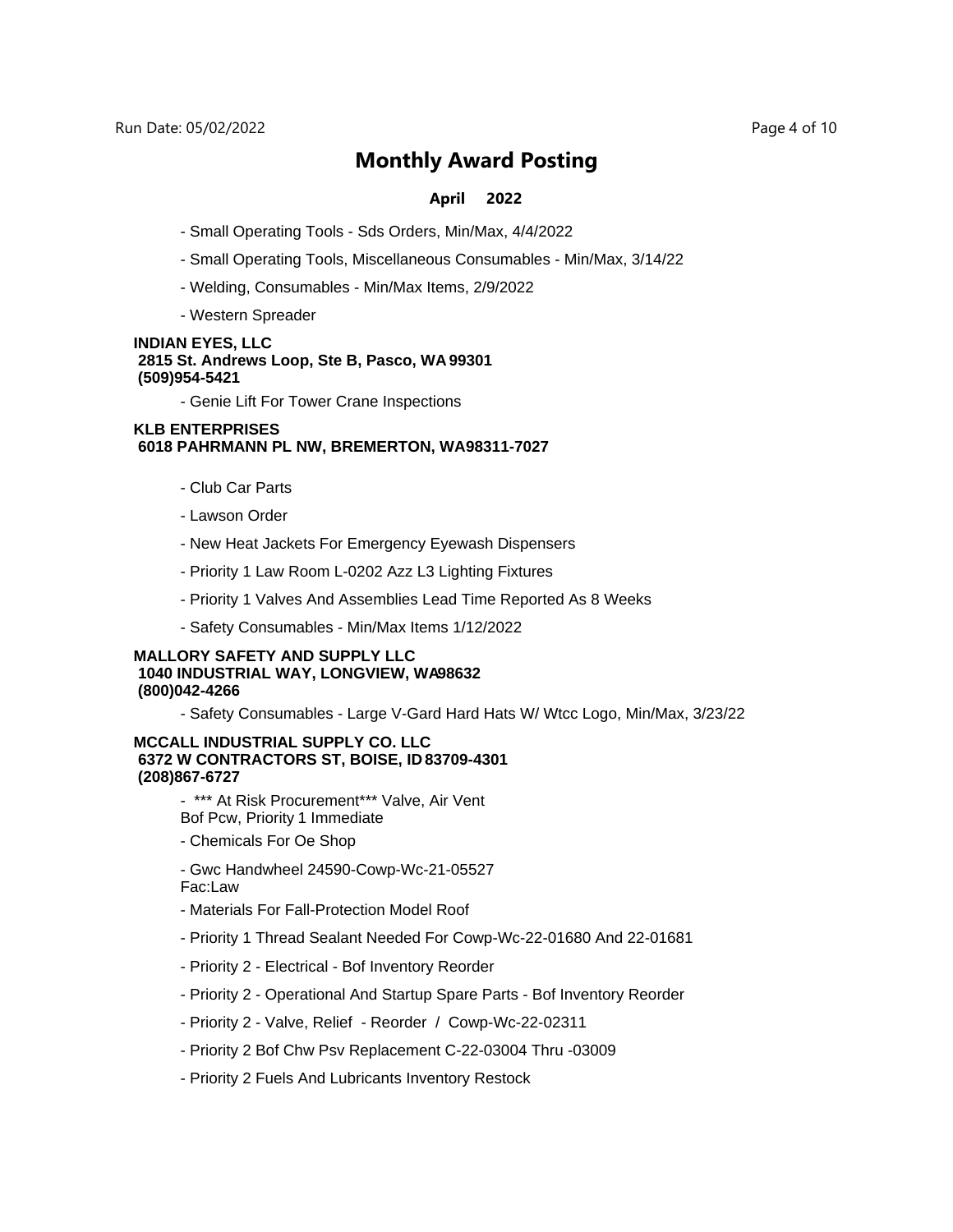#### **April 2022**

- Priority 2, Operational And Startup Spare Parts
- Priority 4 Bof Diw Spare Psvs For Upcoming Pms
- Priority 4 Bof Nld-Pmp-00003a/B Flange Adapter Inserts Pipe, Bulk C-21-01385
- Priority 4 Bof Psa-Yv-8123/8125 Valve/Gasket Spares C-21-05925
- Priority 4, Control Systems, Instrumentation, Bof 100%
- Priority-1, Law Cowp-Wc-22-02063, Farris Pressure Relief Valves

#### **Norco, Inc. 420 North Oregon Ave., Pasco, WA 99301 (509)954-5432**

- \*\*\*Hypertherm Plasma Cutter Powermax 125

#### **NORTHWEST PUMP & EQUIPMENT 2800 NW 31st Ave, Portland, OR 97210-1720 (509)953-5327**

- Refurbishment Of Pcw-Pmp-00013a S/N 6231 Gs Fac: Law

#### **P & I Supply Co. 2220 N FARES AVE, EVANSVILLE, IN 47711**

- Liquid Pentetrant Magnaflux Skc-S Penetrant Testing Cleaner,

#### **P AND I SUPPLY CO. 2220 N FARES AVE, Evansville, IN 47711**

- Small Operating Tools - Nuclear Grade Duct Tape, Min/Max, 3/9/22

#### **PACIFIC OFFICE SOLUTIONS LLC 2417 Robertson Drive, Richland, WA 99354 (509)937-3755**

- Industrial Hygiene Energizer Cr2 Lithium Batteries P/N El1cr2bp2
- Priority 4, Operational And Startup Spare Parts
- Services, Janitorial (Non-Brady) Warehouse Supply Stock, Min/Max, 3/31/22
- Small Operating Tools Sds Orders, Min/Max, 2/24/22

#### **Pacific Supply and Safety dba Pacific Office Solutions 2417 Robertson Drive, Richland, WA 99354 (509)945-4521**

- \*\*\*Small Operating Tools - Aa Alkaline Batteries, Min/Max, 3.28.22

#### **PREMIER CONTRACTING AND TECHNICAL SERVICES INC 1960 OAK RIDGE TPKE, OAK RIDGE, TN 37830-6001 (844)483-8387**

- Priority-2, Bof Lps & Pcw Psv Spares, Leser Pressure Relief Valves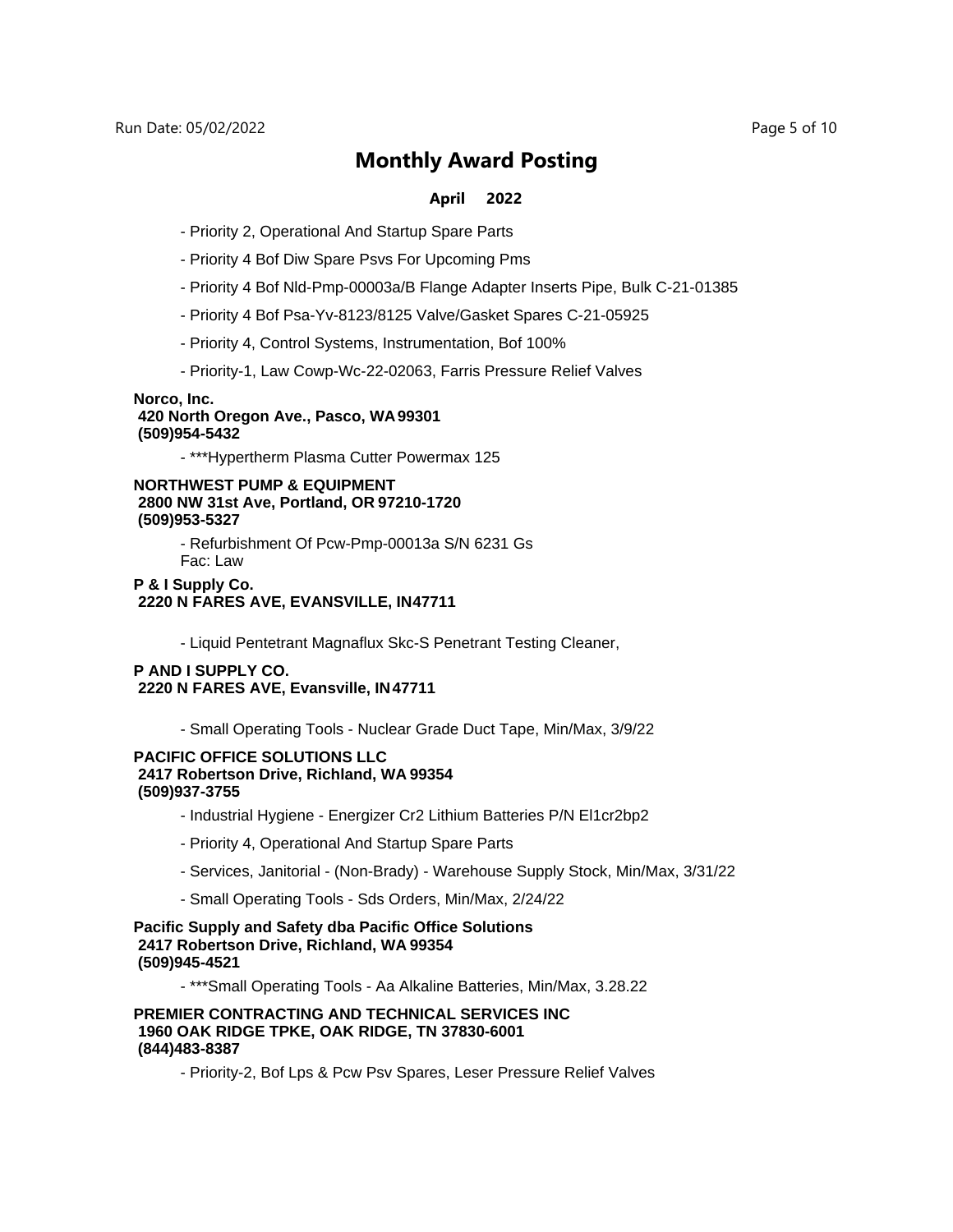#### **April 2022**

#### **RONAN SYSTEMS LLC 27642 AVENUE HOPKINS, Valencia, CA 91355**

- Priority-2, Law Ppj-Encl'S & Inv. Stock, Ronan Module Lights & Pcb Assemblies

#### **SCIENTIFIC SALES INC. 3 GLENBROOK CT, LAWRENCEVILLE, NJ 08648-5556 (609)984-8440**

- Safety Consumables - Tyvek 3x Type 122 Min/Max, 3/23/2022

#### **SCIENTIFIC SALES, INC. 130 VALLEY CT, OAK RIDGE, TN 37830-8046 (865)548-4839**

- Priority 1 Radiation Source Chemicals, Laboratory
- Priority 2, Operational And Startup Spare Parts
- Safety Consumables Papr Min/Max Items, 3/9/22

#### **TD SUPPLY SPECIALISTS LLC 212 W CECIL ST, NEENAH, WI 54956 (920)072-7270**

- Egress Lighting Fixtures, Plant Wide, Priority 1 Immediate

- Mobile One Oil
- Operational And Startup Spare Parts
- Pcw-Fan-00004 Cowp-Wc-20-02972 Fac: Bof
- Priority 0 Fuels And Lubricants
- Priority -0- Law/Bulk/Ncr-Mgt-20-0268/21-0089
- Priority 0 Lmp-Encl-00011 Abb Interconnection Kit
- Priority 0 Pcw Pump Vibration Control Operational And Startup Spare Parts
- Priority 1 Batteries For Emergency Lighting
- Priority 1 Flow Instrument Law Lop Flow Transmitter Spares
- Priority -10- Bof/Tc/Tshh/Htr/Parts
- Priority 2 Hvac Or Air Filter/Treating Bof Inventory Reorder
- Priority 2 Pressure Instrument Bof Inventory Reorder
- Priority -2- Law/Lvp/Asd/Parts
- Priority 2 Pressure Regulator
- Priority 7, Operational And Startup Spare Parts
- Priority 9b, Air Handling, Fans, Blowers Lab 100%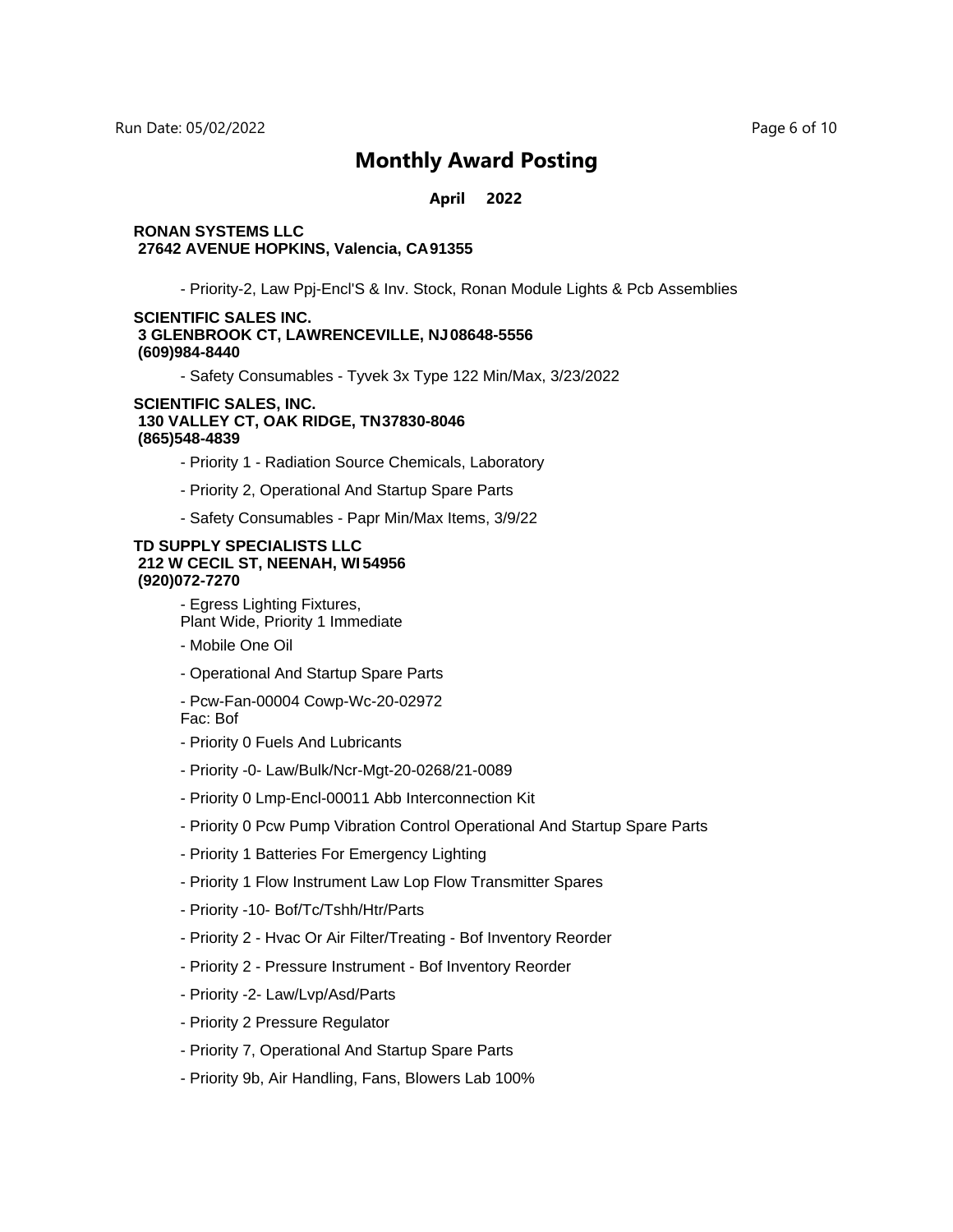#### **April 2022**

- Priority-1, Bof/Lab/Law Lte Systems, Holophane Light Fixtures
- Priority-2, Bof Inventory Stock, Swagelok Psv'S
- Priority7 Marston Rupture Disks

#### **TED BROWN MUSIC 2600 N COLUMBIA CENTER BLVD, RICHLAND, WA 99352 (509)978-7833**

- Priority 1 - Distributables - Chauvet Fog Machine And Fog Liquid

#### **Tekran Instruments Corporation 330 Nantucket Blvd, Scarborough, ON M1P 2P4**

- Calibration Of Lvp-At-0423 Fac: M&Te

#### **TRI-CITY-INDUSTRIAL, LLC 1620 W. Lewis St, Pasco, WA 99301 (509)938-3805**

- \*\*\* Asap\*\*\* Jo-16-016 Putzmeister Parts
- E-114 Keys -- Second Order
- Portable Rental Conveyor
- Priority 2 Electrical Bof Inventory Reorder
- Priority 2, Operational And Startup Spare Parts
- Priority -4- Lab/Lve/Lc/Parts
- Safety Consumables Csw Logo Knee Pads, Min/Max, 1/31/2021
- Terex Jo-11-022 Starter

#### **Trimble Navigation Limited 5475 Kellenburger Rd, Dayton, OH (810)033-3331**

- Calibration Of Trimble Sn: 38330160 Fac; M&Te

#### **TSI, INC. 500 CARDIGAN RD, SAINT PAUL, MN 55126-3903 (651)148-4830**

- Ih Annual Calibration, Tsi Aerosol Monitor, Sidepak Am520i, Bc 5314,5315,5316
- Ih Annual Calibration, Tsi Dustrak Ii, Model 8530, Bc 5309,5310,5311,5312
- Ih Annual Calibration: Quest Wbgt Heat Stress Meters; Wtp Bc 5079, 5081, 5274

### **WEED INSTRUMENT CO. DBA ULTRA ELECTRONICS, NUCLEAR SENSOR & PROCESS INSTRUMENTAT**

**707 JEFFREY WAY, Round Rock, TX 78665-2408**

- Priority 11, Level Instrument, Bof-Spr-Emj-0001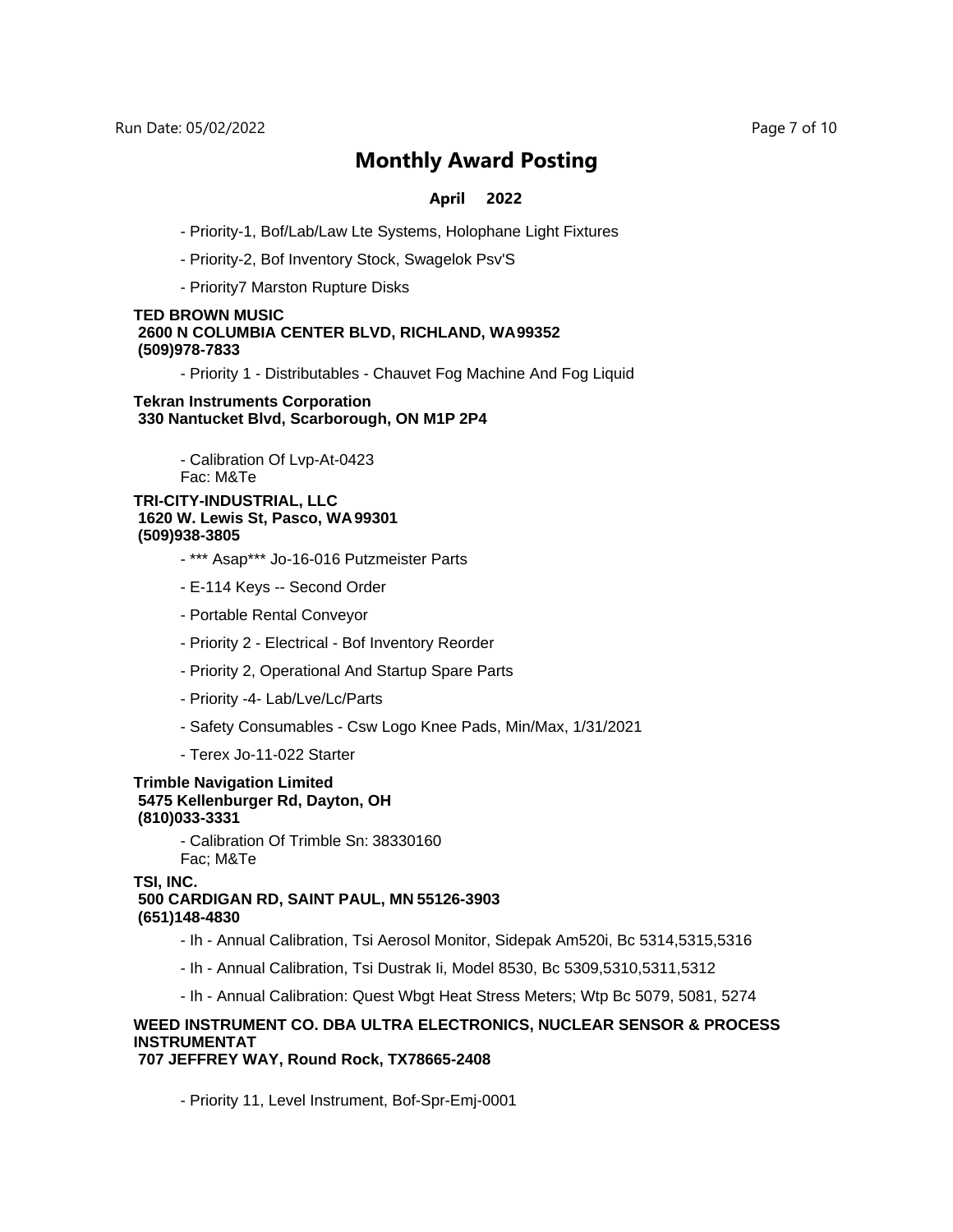**April 2022**

#### **WESTERN SAFETY PRODUCTS, INC. 505 S Lander St, Seattle, WA 98134 (206)626-2640**

- Priority 1 Medical Consumables
- Priority 2, Operational And Startup Spare Parts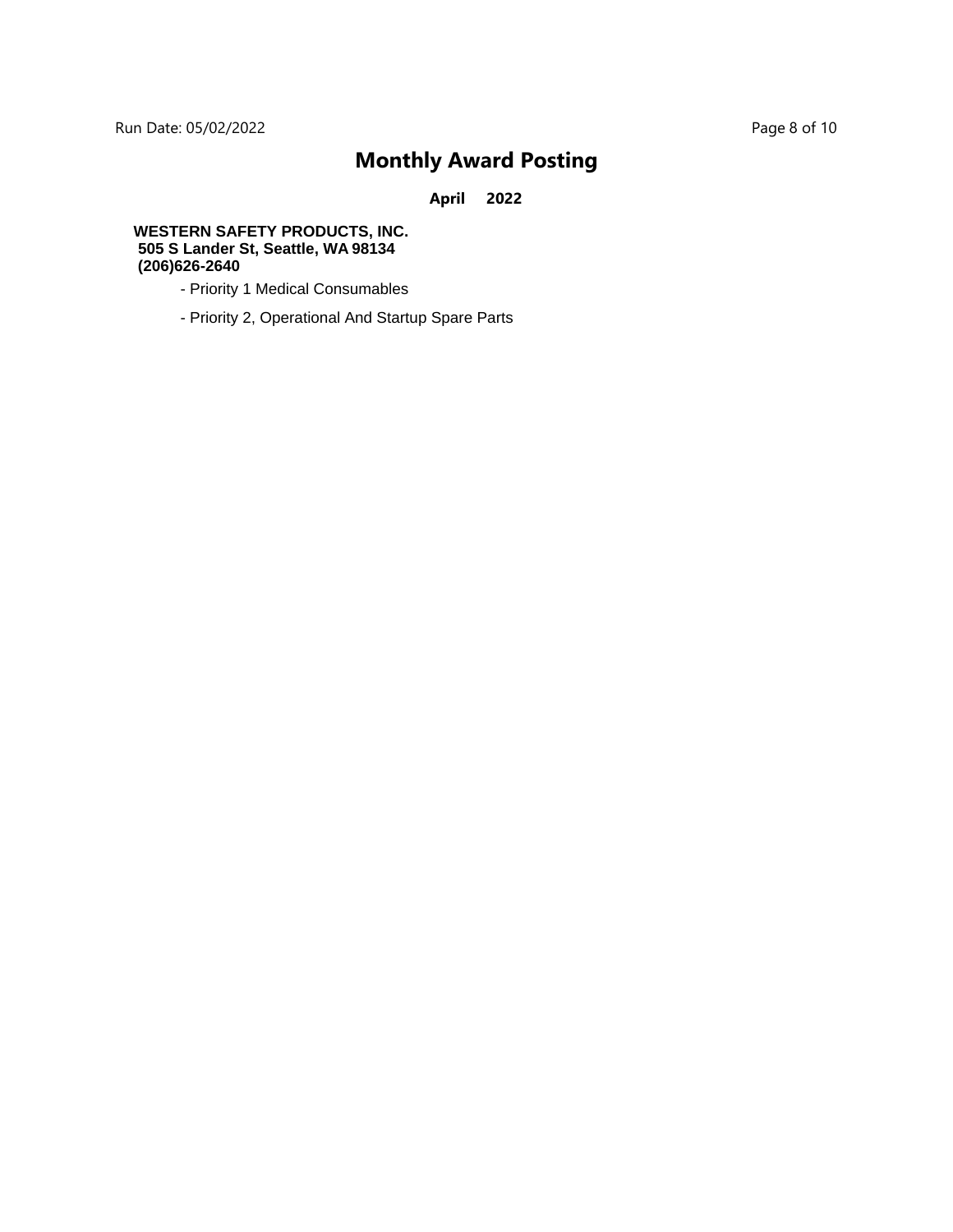**April 2022**

#### *\$100K - \$500K*

### **AGSI LLC 14152 MILLTOWN RD, LOVETTSVILLE, VA 20180 (703)386-8639**

- Esoms Software And Maintenance Support

#### **ANA SOURCING, LLC 20 Richey Ave, West Collingswood, NJ 08107**

- Shop And Maintenance Equipment

#### **FLUID CONTROLS AND COMPONENTS INC** 3095 KINGSGATE WAY, Richland, WA99354

- Priority-1, Law Pcw-Psv Replacements And Inventory Stock, Farris Psv'S

#### **FRAMATOME INC. 3315 Old Forest Rd, Lynchburg, VA 24501**

- Priority 0 Programmable Logic Controller

#### **UNITECH SERVICES GROUP INC 2424 ROBERTSON DR, RICHLAND, WA 99354-5310 (509)937-3755**

- Ppe, Rad Worker Training Fac: Bof

**WESTERN STATES EQUIPMENT COMPANY 2100 Frontier Loop, Pasco, WA 99301-5978 (509)954-5432**

- Hot!!! Rental Generators For Melter Heat Up